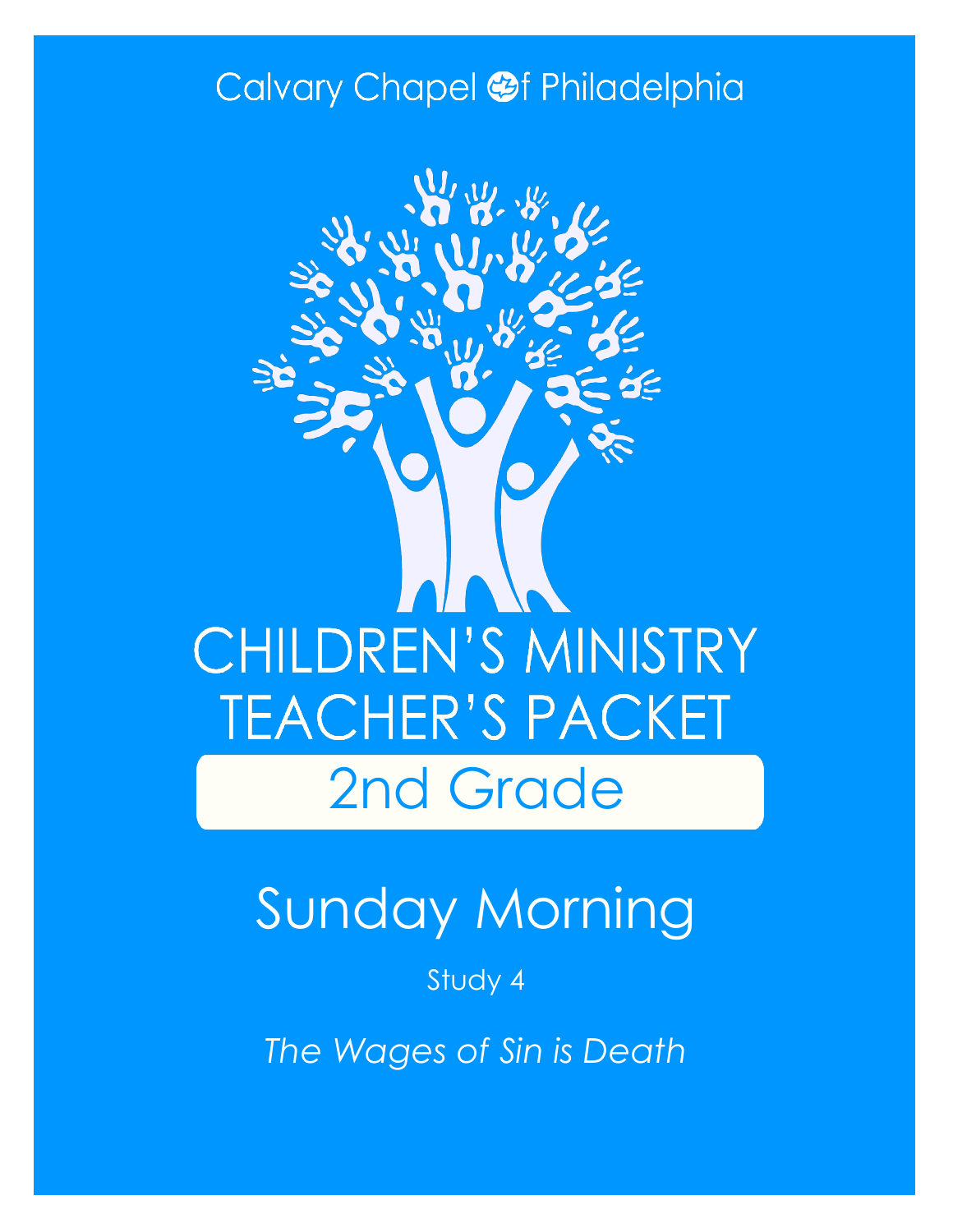### The Wages of Sin is Death

The Objective is the key concept for this weeks lesson. It should be the main focus of the study

These are the key verses that you will find helpful in teaching your study this week. The "Main passage" is the basis of the study, where the other verse support the objective of the lesson.

These are the books of the Bible we will be memorizing. New books for this month are in bold. If a student can memorize all the books up to this month's books, you may give them a prize from the "reward box" found on your cart.

An introductory activity or question that will settle the class, draw their attention to the study and prepare their hearts for God's Word.

**Objective This lesson will explain that death as the consequence for sin means eternal separation from God, but that God offers us eternal life.**

#### **Key Verses**

Luke 16:19-31—Main Teaching Passage Romans 5:12 Romans 6:23

#### **Books to Memorize**

Genesis, Exodus, Leviticus, Numbers, Deuteronomy, Joshua, Judges, Ruth, 1&2 Samuel, 1&2 King, 1&2 Chronicles, Ezra, Nehemiah, Esther, Job, Psalms, Proverbs, Ecclesiastes, Song of Solomon, Isaiah, Jeremiah, Lamentations, Ezekiel, Daniel, Hosea, Joel, Amos, Obadiah, Jonah, Micah, Nahum, **Habakkuk, Zephaniah, Haggai, Zechariah, Malachi**

#### **Hook**

Ask the students if they have ever gotten lost and been separated from their parents at a store, park, or some other public place. Ask how it made them feel. Were they scared? Lonely? Afraid? Ask if they liked those feelings.

Now imagine that instead of being separated from your parents, you were separated from God. Ask how that might feel. This is actually what sin does. Sin separates us from God, and in the end it leads to death, which is eternal separation from God. Today, we are going to look at what that separation is, but also how God sets us free from that separation.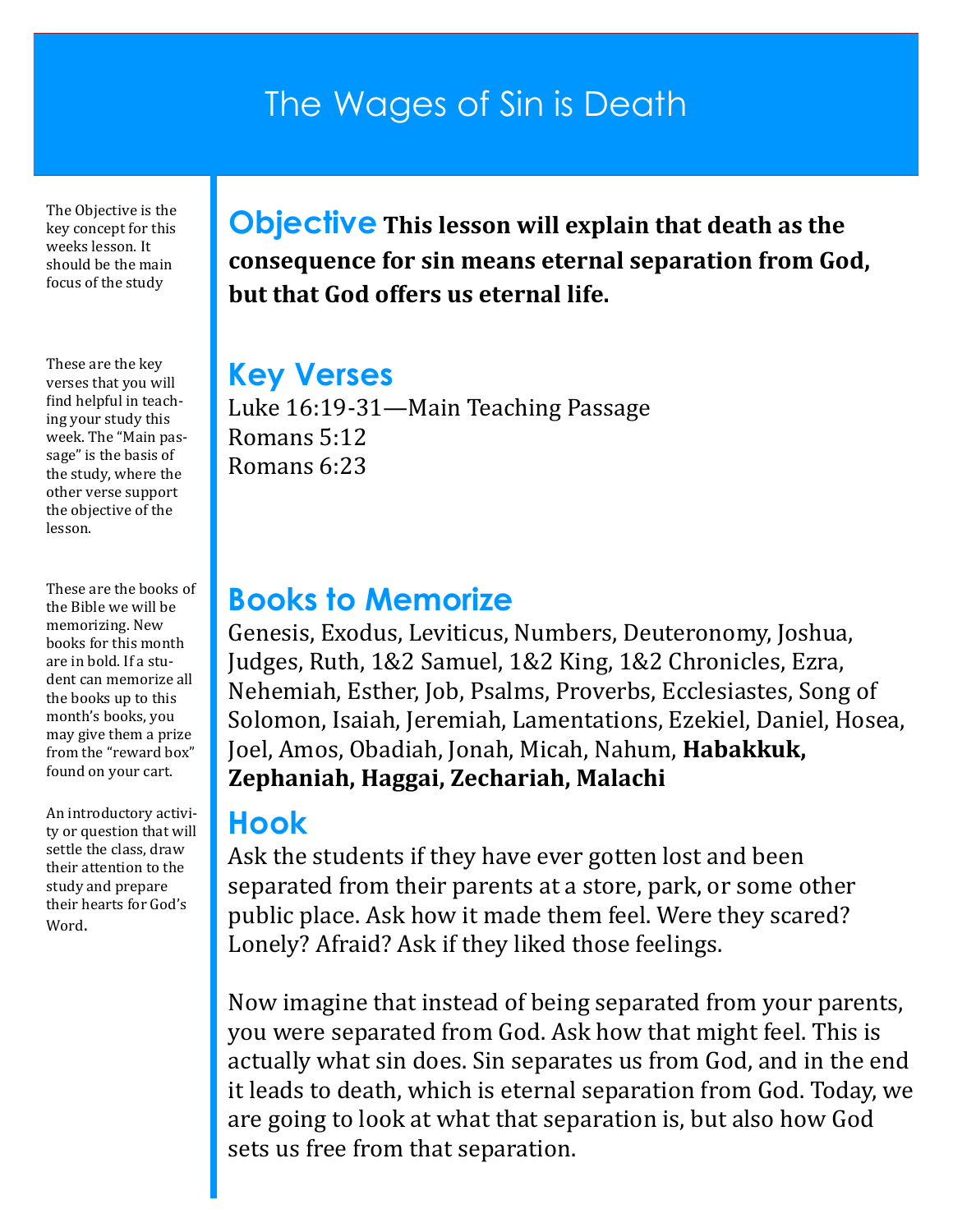What does the Bible say? This is where we will read a passage or series of passages that teach on the subject of the day.

BOOK

When God commanded Adam and Eve not to eat from the tree of the knowledge of good and evil, He told them that they day they ate of it, they would surely die. As we saw last week, they might not have died physically the day they sinned, but God's warning was still true. In fact, that day they died a spiritual death. Jesus illustrated this spiritual death in a story He told in Luke 16:19-31.

The story is about two men, one an unnamed rich man, the other a poor man named Lazarus. During their lives on earth, the rich man lived in luxury, while the poor man suffered. However, when both of them died, Lazarus went to be with the Lord along with Abraham, but the rich man went to Hell. The rich man cried out to Abraham and asked him to send Lazarus to cool his tongue with water, but Abraham explained that there was too great a separation between them. The rich man then asked if Lazarus could go warn his family so that they did not join him, but again Abraham said no, since they had God's Word to warn them. The rich man insisted, but Abraham said that if they didn't believe the Bible, they wouldn't even believe if someone rose from the dead.

This story shows us how death is the consequences of our sin. Paul would say in Romans 6:23 that the wages of sin is death, and in Romans 5:12 tells us that just as Adam's sin led to his death, so every man after him has died as a result of his or her own sin. Death is sin's natural result.

### LOOK

The last two weeks, we have studied what sin is and where it comes from. Now today we see that the consequences of sin is death. Paul calls death the "wages (payment) of sin" in Romans 6:23. This gives the picture of sin as our master and humanity as it's slaves. We serve sin our whole lives, and in the end, sin gives us death as our paycheck. It's bad enough that sin dominates and ruins our lives, but in the end we receive death as its biggest and most terrible consequence.

Now when most people think of death, they think of physical death at the end of our life. But when the Bible talks about death as the wages of sin, it means more than just physical death. As we saw in the story of Lazarus and the rich man, death is ultimately an eternal separation from God. Because of our sin, all mankind faces death and separation from God forever as the punishment we deserve for breaking God's law. Just as a person who speeds deserves a ticket and someone who robs a bank should go to jail, death is the fitting punishment for all of us who have sinned.

The interpretation/ exegesis of the passage. What does this passage mean? How does this passage apply to my life?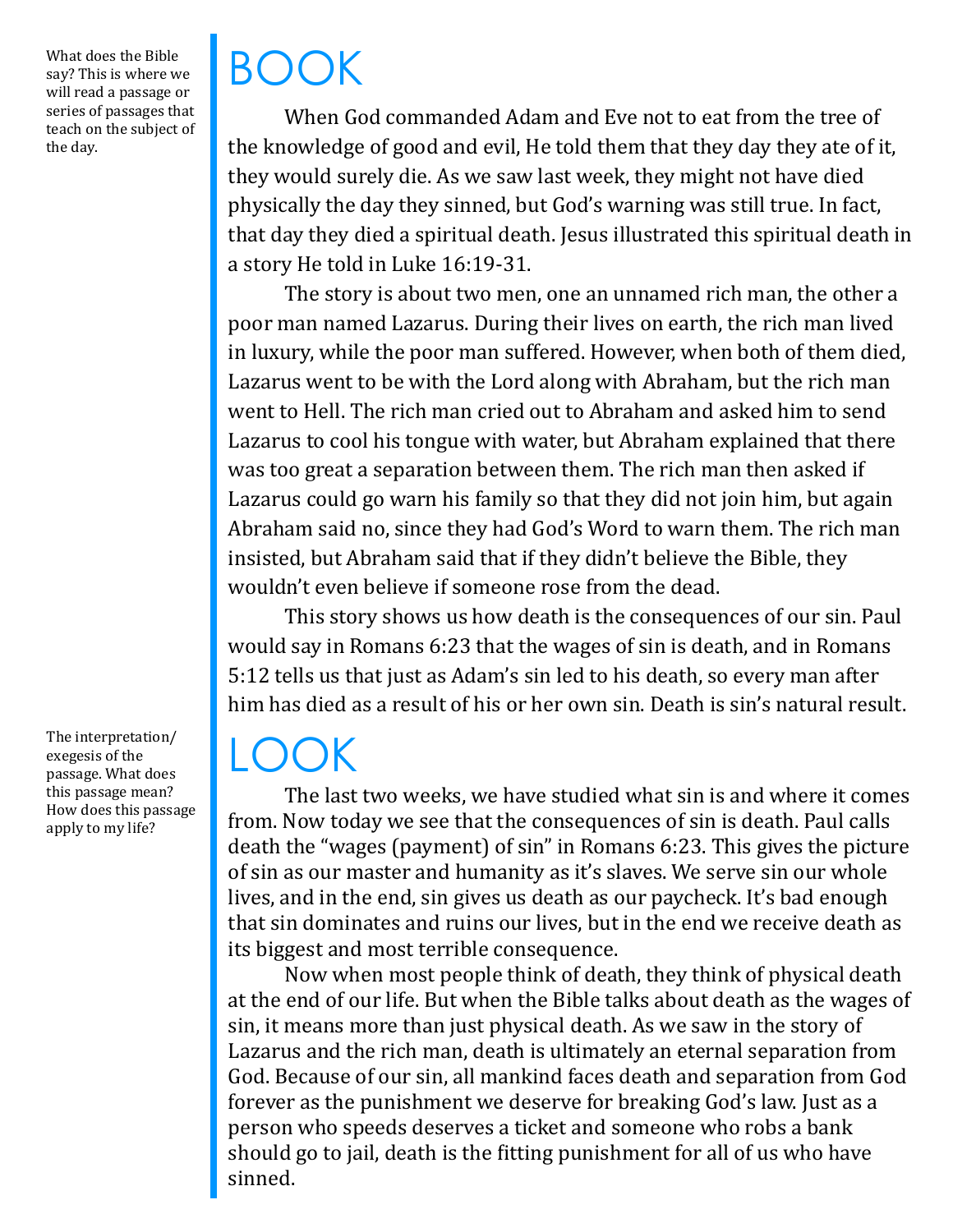# LOOK (Continued)

That might sound harsh, but think about it for a minute. God created us and made the whole world for us to enjoy. He did everything for us, and yet we sinned against a perfect God. He loves us so much, and yet we responded to that love with disobedience. Truly we do deserve our punishment.

This all is terrible news. We have spent the last three weeks talking about sin and its consequences, but this was important because we can't understand the good news of God saving us unless we know why we needed saving to begin with. But the good news, the news we will spend the rest of the year studying, is that God did not want us to be separated from Him forever, so He made a plan to rescue us from death and separation. Look back at the verse we read earlier, Romans 6:23. It tells us the bad news, that the wages of sin in death. But if we look at the second half, we see the good news, that God offers us the gift of eternal life in Christ. Just as death is not just the end of life but separation from God, so also eternal life is not just living forever, but spending eternity with God, in the presence of God. It's the healing of that separation. We will be learning much more about this gift as we study the Gospel this year.

## TOOK

As a class, review the books of the Bible Genesis-Malachi.

Review the lesson by asking the class what "death" really means. Ask what God has done about this problem.

**Pray:** Thank the Lord for sending Jesus to save us from sin and death. Worship Him for offering eternal life with Him.

**Parent Question:** What do "death" and "eternal" life really mean in Romans 6:23? Are they about more than just dying and living forever?

What is my response to this passage of Scripture? How should my life change according to what this passage teaches me? What are the practical things I can do throughout the week to make this true in my life?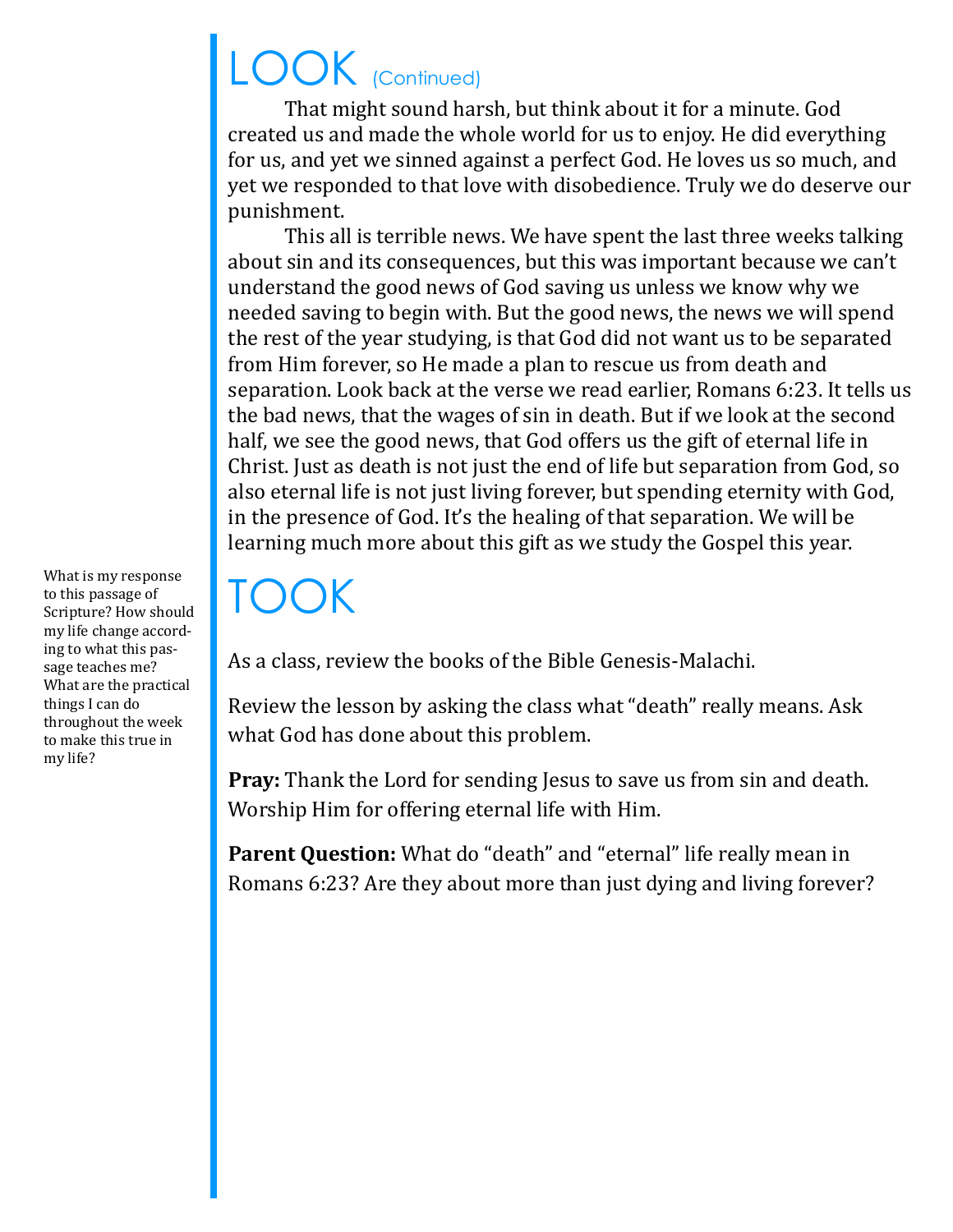# FURTHER STUDY

#### **Commentary on Luke 16:19-31 by David Guzik**

1. [\(Luk 16:19](https://www.blueletterbible.org/kjv/luke/16/19-21/s_989019)-21) Lazarus and the rich man on earth.

"There was a certain rich man who was clothed in purple and fine linen and fared sumptuously every day. But there was a certain beggar named Lazarus, full of sores, who was laid at his gate, desiring to be fed with the crumbs which fell from the rich man's table. Moreover the dogs came and licked his sores."

a. **There was a certain rich man**: Significantly, Jesus does not present this story as a *parable*, and in no other parable does Jesus actually name an individual (as the poor man is named here). We have every reason to believe that Jesus is giving us an actual "case history," that He would know because He is the man from heaven.

b. **Clothed in purple and fine linen and fared sumptuously every day**: The rich man's wealth is shown by his clothing (luxurious, expensive clothes), and by his excess with food (most people in that culture **fared sumptuously** only a few times a year).

i. The rich man is unnamed, but is traditionally give the name *Dives*, which is simply Latin for "rich."

c. **The dogs came and licked his sores**: The destitute poverty of Lazarus is shown by the fact that he must resort to begging with the dogs.

2.  $(Luk 16:22-26)$  $(Luk 16:22-26)$  Lazarus and the rich man in Hades.

"So it was that the beggar died, and was carried by the angels to Abraham's bosom. The rich man also died and was buried. And being in torments in Hades, he lifted up his eyes and saw Abraham afar off, and Lazarus in his bosom. Then he cried and said, 'Father Abraham, have mercy on me, and send Lazarus that he may dip the tip of his finger in water and cool my tongue; for I am tormented in this flame.' But Abraham said, 'Son, remember that in your lifetime you received your good things, and likewise Lazarus evil things; but now he is comforted and you are tormented. And besides all this, between us and you there is a great gulf fixed, so that those who want to pass from here to you cannot, nor can those from there pass to us.'"

a. **So it was that the beggar died**: Lazarus was so destitute that he did not even get a burial. But because of his devotion to God, he ends up with Abraham and all the righteous in the afterlife.

i. We must never think that Lazarus was saved by his poverty, any more than we would think that the rich man was damned by his wealth. Lazarus must have had a true relationship of faith with the true God.

ii. Lazarus doesn't seem to ask God, "Why was it so unfair on earth?" Now he knows, now all questions are answered.

b. **And being in torments in Hades, he lifted up his eyes and saw Abraham afar off, and Lazarus in his bosom**: The rich man is also not far from Lazarus; yet he is a world apart. His place full of torment and pain; now, the rich man is the beggar, pleading with Lazarus for a drop of water.

i. Again, the rich man was not in torment because he was rich. If it were so, then it would be a contradiction